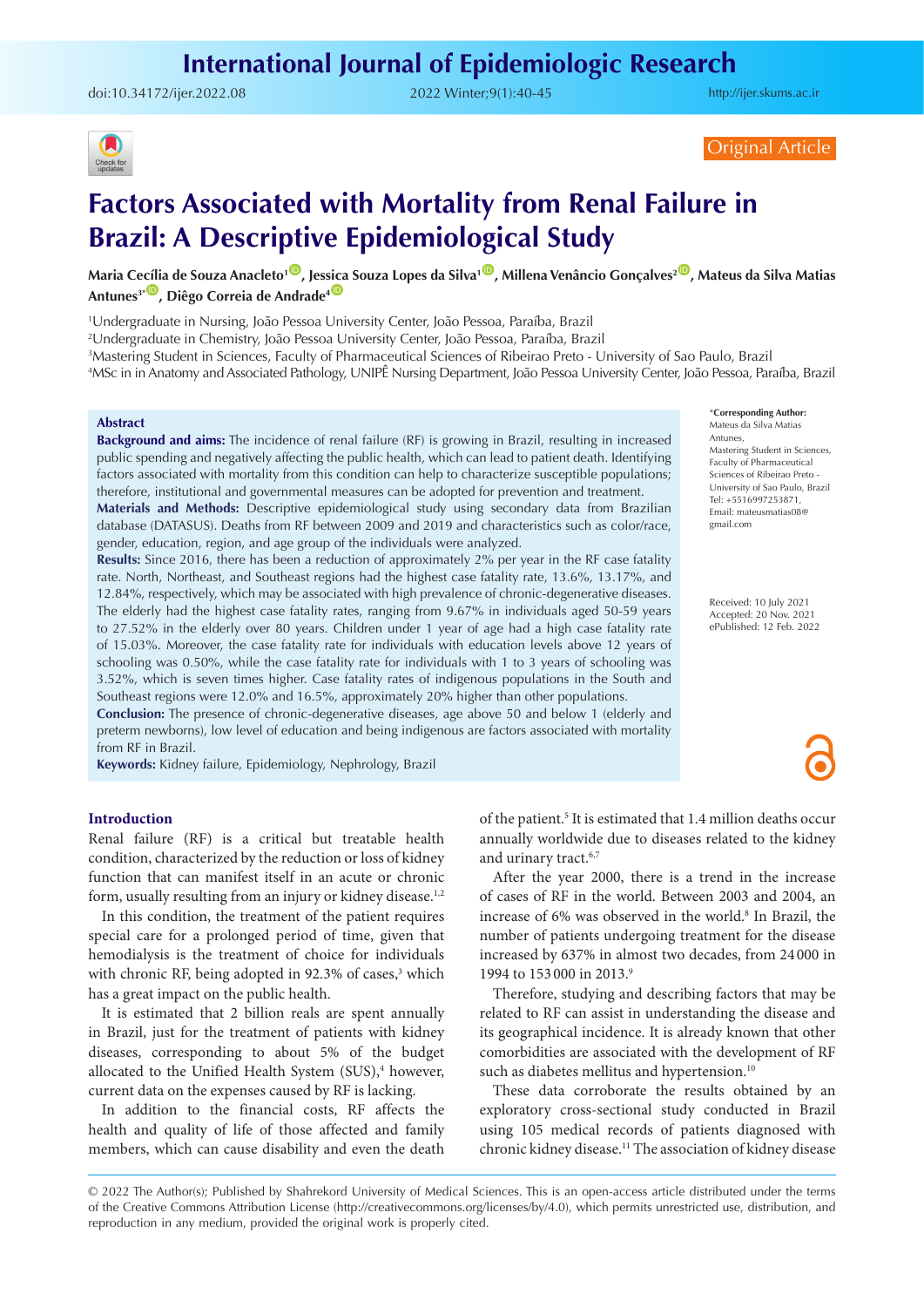with age and the prevalence of hypertension, diabetes mellitus, and congestive heart failure was observed.<sup>11</sup>

Arterial hypertension and diabetes mellitus enhance the progression of nephropathy, leading the patient to a terminal state of chronic RF. It is estimated that 34% of the patients affected by RF in Brazil undergoing dialysis are affected by these pathologies.<sup>12</sup>

In addition, it is important to note that Brazil is a country of continental proportions and Brazilians represent one of the most heterogeneous populations in the world.<sup>13</sup> Several genetic, social, ethnic-racial, economic, and geographic factors can influence an individual's health status.<sup>14</sup> Therefore, studying the prevalence of RF under these filters can reveal characteristics of the population that is most affected by this condition and allows quantifying the expense generated.

Based on this information, this study focused on using the morbidity and mortality data available in Brazilian Unified Health System (DATASUS) to trace the prevalence of RF and determine factors associated with this condition in Brazil.<sup>15</sup> Identifying these factors can help in understanding the incidence of the disease and identifying susceptible populations, enabling governments and public or private institutions to develop strategies for the prevention and treatment of RF.

#### **Materials and Methods**

This descriptive epidemiological study was carried out using secondary data from DATASUS.15 DATASUS is an organ of the Strategic and Participatory Management Secretariat of the Brazilian Ministry of Health. Its function is to develop technological solutions and disseminate information about health in Brazil, through the official website of DATASUS (<https://datasus.saude.gov.br/>). On the website, it is possible to collect information on the health situation in the country through the TABNET application ([http://www2.datasus.gov.br/DATASUS/](http://www2.datasus.gov.br/DATASUS/index.php?area=02) [index.php?area=02](http://www2.datasus.gov.br/DATASUS/index.php?area=02)), a more recently developed network designed specifically for tabular data.

Deaths due to RF between the years 2009 and 2019 and demographic variables such as color, gender, education, age group, and region of individuals were analyzed.

A total of 13 580 773 deaths were recorded in DATASUS, of which 135 161 were from RF according to the International Classification of Diseases, Tenth Revision (ICD-10), between 2009 and 2019. They were of both genders and different social classes, regardless of ethnicity or age group. All these patients were admitted to SUS or a private hospital and were diagnosed with acute RF, chronic RF, or unspecified RF, according to the ICD-10. After hospitalization, regardless of the length of stay in the health care facilities, these patients died due to RF.

The study excluded individuals who died for reasons other than ICD-10 N17, N18, and N19 and individuals whose main cause of death was not RF.

The case fatality rate was obtained by dividing the number of deaths from a specified disease over a defined period of time by the number of hospital admissions during that time and the resulting ratio was multiplied by 100 to yield a percentage.

Case **fatality rate** = 
$$
\frac{\text{Number of deaths}}{\text{Number of hospitalizations}} \times 100
$$

On the TABNET application, we used the data contained in the epidemiological and morbidity session; SUS Hospital morbidity group; subgroup of general cause, by place of hospitalization from 2008; and in the geographical scope: Brazil by region and federation unit. The filters used were color/race, education, age group, region/federation unit, ICD-10 chapter: all categories, ICD-10 morbidity list: RF, hospitalizations, deaths, and total value.

Descriptive statistics such as mean, standard deviation, and relative frequency (percentage) were used to analyze the data.

#### **Results**

According to the data available in DATASUS,<sup>15</sup> in the period between 2009 and 2018, a total of 12 232 541 deaths were recorded in Brazil. Of that number, 121 245 were caused by RF, which is approximately 1% of deaths in the country in almost a decade.

These numbers place RF among the 10 main causes of death in Brazil in the last decade, given that diseases of the genitourinary system occupy the 9th place in the ranking with 323 333 deaths [\(Figure 1](#page-2-0)). Mathematically, RF is responsible for 37.49% of deaths from diseases in the genitourinary system.

Analyzing the case fatality rate in Brazil over the years, there is a continuous growth between 2010 and 2016 with an average of 2% per year. After the peak in 2016, there was a reduction in the case fatality rate with an average of 2% per year until 2019 ([Figure 2\)](#page-2-1).

Regarding the case fatality rate of the decade by region, it is observed that the North, Northeast, and Southeast regions present rates of 13.6%, 13.17%, and 12.84%, respectively, being slightly higher than the national average of 12.44% ([Table 1\)](#page-1-0).

Among the states that received the highest amount of federal funds for investment in public health, the Southeast and Northeast regions stand out, which received values above the national average in the last four years analyzed.

<span id="page-1-0"></span>**Table 1.** Number of Hospitalizations, Deaths, and Case Fatality Rate of RF Between 2009 and 2019 by Region

| <b>Region</b> | Number of<br><b>Hospitalizations</b> | Number of Deaths Case Fatality Rate |       |
|---------------|--------------------------------------|-------------------------------------|-------|
| 1. North      | 63024                                | 8572                                | 13.6  |
| 2. Southeast  | 494132                               | 65061                               | 13.17 |
| 3. Northeast  | 231903                               | 29,784                              | 12.84 |
| 4. Midwest    | 79752                                | 9228                                | 11.57 |
| 5. South      | 217498                               | 22.516                              | 10.35 |
| <b>Brazil</b> | 1086309                              | 135161                              | 12.44 |

Source: Ministry of Health - SUS Hospital Information System (SIH/SUS), 2020.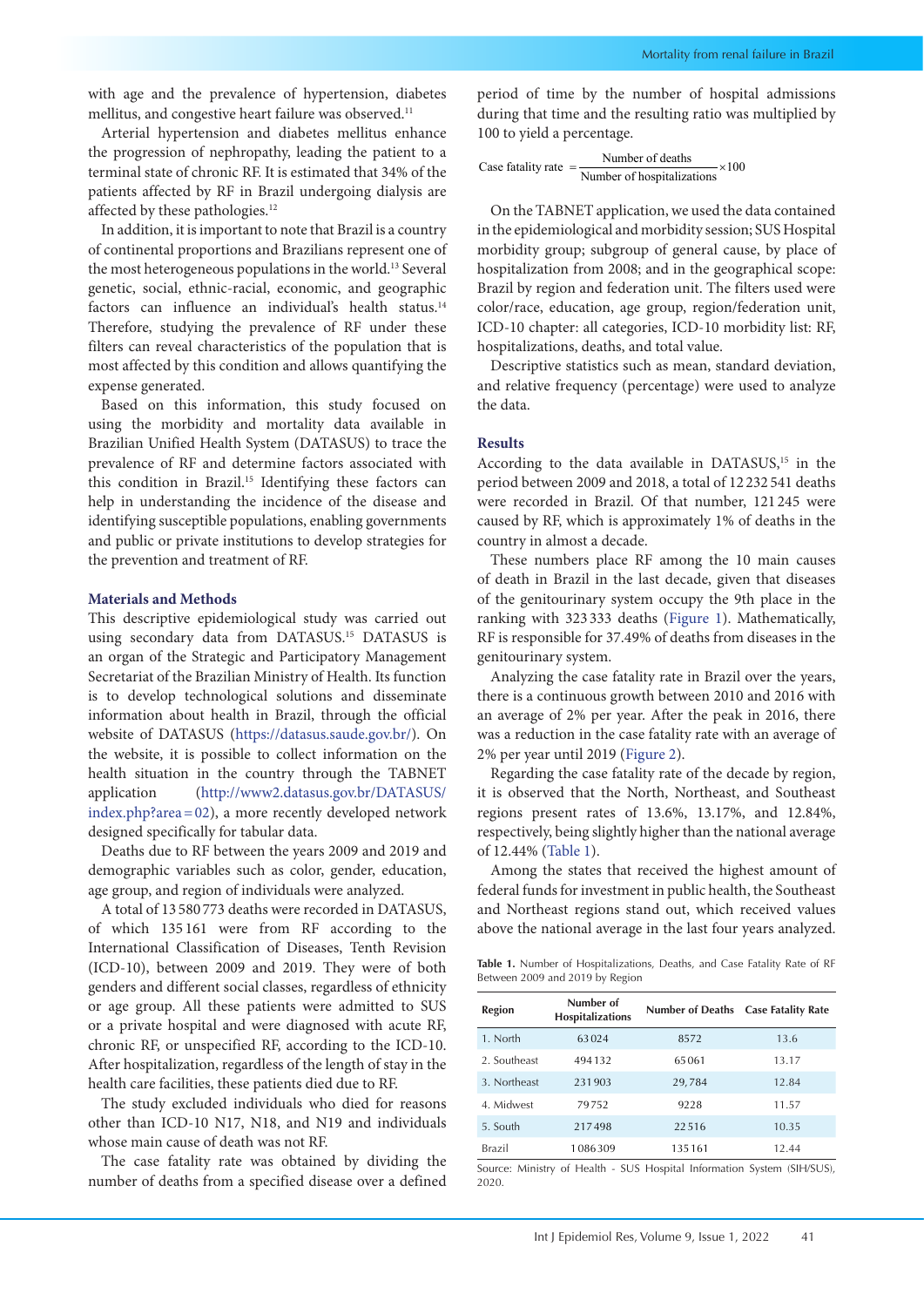<span id="page-2-0"></span>

**Figure 1.** The Main Causes of Death in Brazil Between 2009 and 2018. Source: Ministry of Health - SUS Hospital Information System (SIH/SUS), 2020.

<span id="page-2-1"></span>

**Figure 2.** Annual Case Fatality Rate of RF Between 2009 and 2019. Source: Ministry of Health - SUS Hospital Information System (SIH/SUS), 2020

While the national average value in 2019 was 15 billion reais, the North region received approximately 22 billion and the Southeast received 31 billion reais. In contrast, the North region received less financial resources, 5 billion reais ([Figure 3\)](#page-2-2).

In addition to receiving more federal funds, the Southeast, Northeast, and South regions were the ones that used the highest amount of resources for the treatment of RF [\(Figure 4](#page-2-3)). The southeast region used almost double the resources against RF compared to the national average, while the North and South regions match the national average. These data are consistent with the number of hospitalizations, given that these regions were the ones that admitted the highest number of individuals with RF in the last decade [\(Table 1\)](#page-1-0).

Analyzing the case fatality rate according to the age group, there is a higher case fatality rate in individuals over 50 years of age with a national rate of 9.67%, which increases by approximately 50% as the age group advances reaching the rate of 27.52% in individuals over 80 years of age [\(Figure 5](#page-3-0)). In addition, the high case fatality rate in individuals under the age of 1 year was also observed in the graph with the national average of 15.03, similar to the national average of 13.3 found in individuals between 60 and 69 years old.

Regarding the mortality rate between 2009 and 2019 according to gender, no significant differences were observed, considering that the average was 12.42% for men and it was 12.44% for women (data not shown).

Regarding the case fatality rate by education, we observed that individuals who attended formal education (1 to 3 years) had the highest number of deaths, with 38343 deaths registered between 2009 and 2019, equivalent to a case fatality rate of 3.52%. On the other hand, individuals with 12 years of schooling or more had the lowest number of deaths due to the disease, with 5501 deaths, equivalent to a case fatality rate of 0.50, this represents a case fatality rate approximately 7 times lower than the group mentioned above ([Figure 6](#page-3-1)).

Regarding the case fatality rate according to race/color of individuals, the South and Southeast regions showed higher case fatality rates in indigenous individuals (12.0 in the South and 16.5 in the Southeast), approximately 20% higher than other populations [\(Figure 7\)](#page-3-2).

#### **Discussion**

Regarding the case fatality rate by region, the data may be related to the high prevalence of other diseases in these regions, such as high blood pressure, diabetes mellitus, and congestive heart failure, which are associated with the development of RF.<sup>11</sup>

The high prevalence of chronic diseases may influence the results found, given that according to data obtained from the last National Health Survey (PNS) of 2013,<sup>16</sup> the Southeast region had the highest percentage of individuals diagnosed with diabetes, high blood pressure and/or heart disease, corroborating the result obtained in DATASUS.

However, the North and Northeast regions, which have the highest case fatality rates of RF, were the regions with

<span id="page-2-2"></span>

<span id="page-2-3"></span>**Figure 3.** Use of Federal Funds for Health Care Between 2016 and 2019. Source: Brazil, Transparency Portal, 2020.



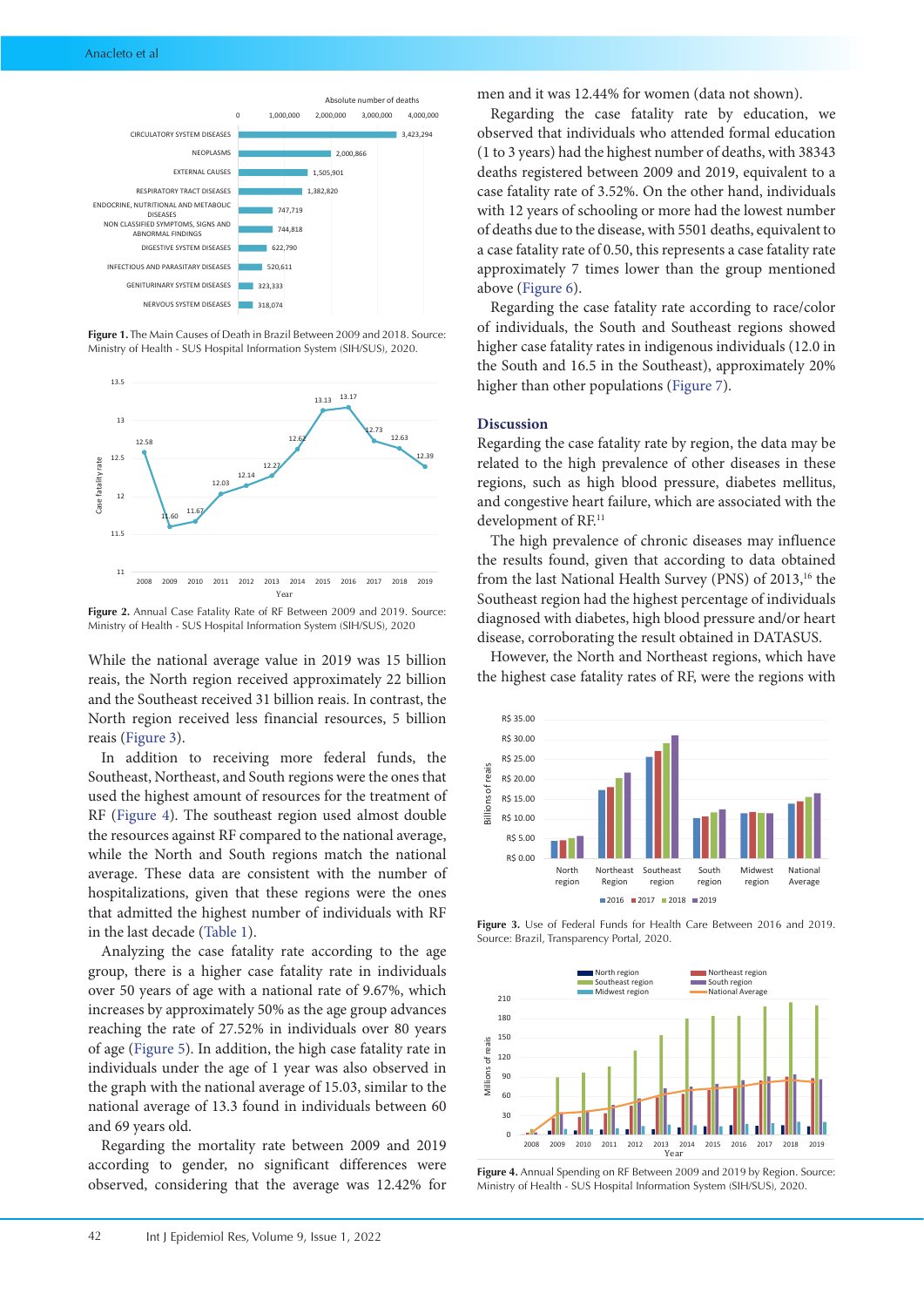<span id="page-3-0"></span>

**Figure 5**. Case Fatality Rate of RF by Age Group Between 2009 and 2019. Source: Ministry of Health - SUS Hospital Information System (SIH/SUS), 2020

<span id="page-3-1"></span>

**Figure 6.** Case Fatality Rate of RF by Education Level Between 2009 and 2019. Source: Ministry of Health - SUS Hospital Information System (SIH/SUS), 2020

<span id="page-3-2"></span>

**Figure 7.** National Case Fatality Rate of RF by Race/Color Between 2009 and 2019. Source: Ministry of Health - SUS Hospital Information System (SIH/SUS), 2020.

the lowest percentages of individuals diagnosed with these comorbidities, suggesting the possibility of underreporting cases of diabetes, high blood pressure and heart disease or precarious health system in these regions, contributing to the increase in the case fatality rate.

About the use of federal funds, it is possible that the high case fatality rate in the Southeast and Northeast regions is

associated with the poor management of state governments that lead the system to scrap and inefficiency, $17$  given that these regions were the ones that received the largest amount of resources for health in the last four years.<sup>18</sup>

In all, R\$ 3 442 161 103.00 was spent on the treatment of RF between the years 2009 and 2019, the annual expenditure of R\$ 344 216 110.30 in that period. Data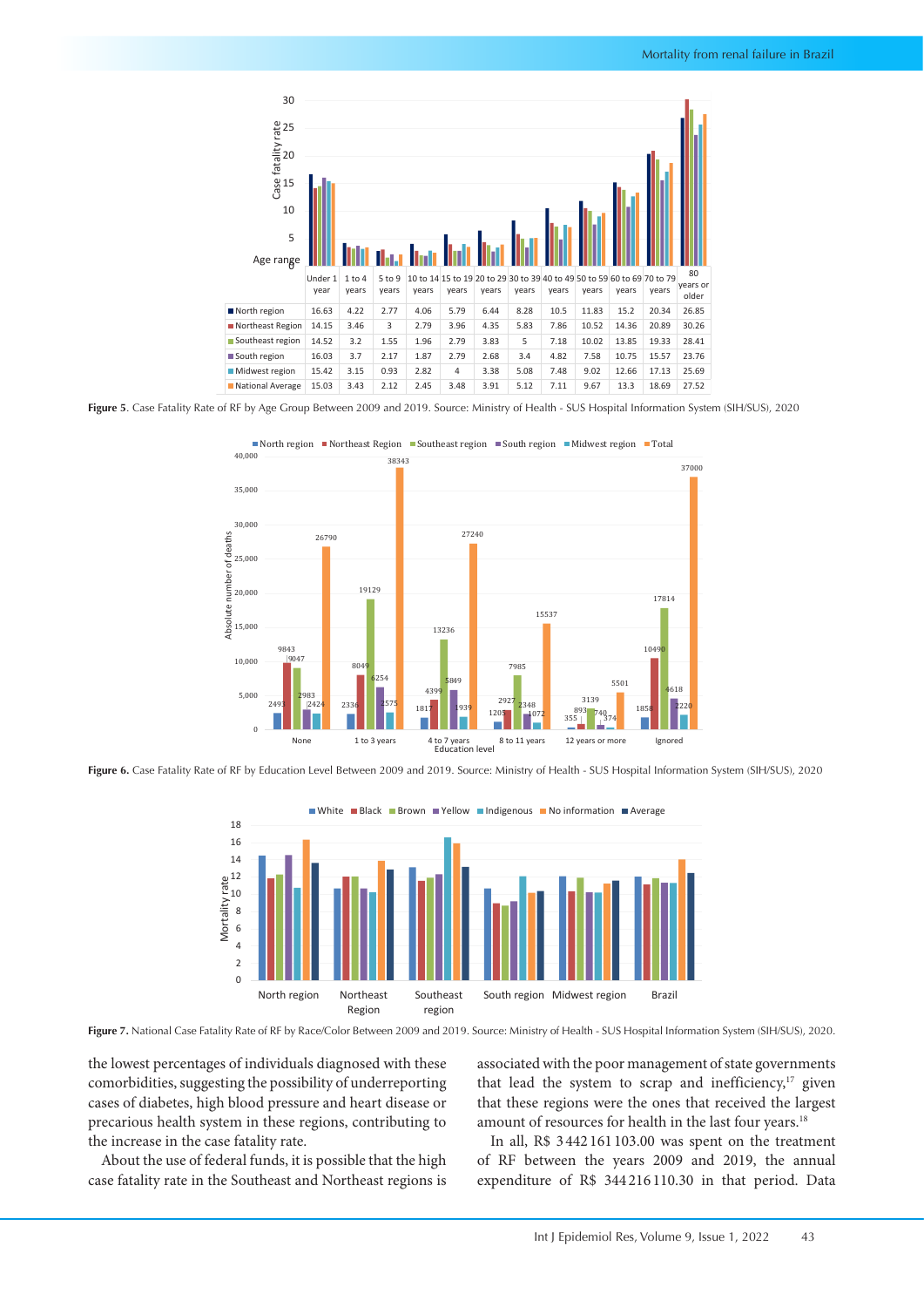from DATASUS show that in the last three years, R\$ 404 884 245.70 was allocated in 2017, R\$ 423 358 723.10 in 2018, and R\$ 407 364 268.60 in 2019 only for the treatment of RF, suggesting that this amount should remain constant in the coming years due to the Constitutional Amendment Proposal (PEC, 241/16) which freezes public spending until 2036.19

About the case fatality rate by age group, a high case fatality rate in the elderly is expected because aging makes the individual more vulnerable to pathological processes and several diseases such as high blood pressure, diabetes, and heart failure that predispose the elderly to kidney disease.20 In addition, anatomical and physiological changes in the kidneys, resulting from the senescence process, constitute an aggravating factor since such changes render the renal system unable to perform its normal functions.21,22

Although the elderly are more prone to kidney disease, interestingly, the mortality rate for individuals under 1 year of age was high. This data reflects the high mortality rate of neonates with severe renal dysplasia<sup>23</sup> and preterm newborns who are born with a weight of less than 1000 g and incomplete development of the nephrons, making these individuals more susceptible to acute kidney injury and consequently to death.<sup>24-26</sup>

Regarding the case fatality rate according to gender, although the global incidence of chronic kidney diseases is higher in women,<sup>8</sup> our results suggest that the individual's gender does not influence the risk of death from RF in Brazil.

About the level of education, the data suggest that people without formal education are more susceptible to death from RF. This result highlights the socioeconomic disparity in Brazil that allows people with higher education to have better financial conditions that allow access to medical resources and health information more easily than individuals without formal education.<sup>27</sup> In addition, people with little education tend to be unaware of habits and choices that can prevent the development of kidney disease and consequently the RF.28

Furthermore, the results still reveal a high number of deaths without recording the individual's educational level, constituting 37 000 individuals. The absence of this data makes it difficult to estimate the impact of education on mortality due to RF.

About the high case fatality rate by race/color observed in indigenous individuals from Southeastern and Southern regions, this data reflects socio-geographical issues such as the difficulty of access to health services for isolated indigenous populations as well as cultural factors that can influence their thoughts, decisions-, and actions, especially actions regarding care.<sup>29,30</sup>

In addition, as study limitations, it is worth mentioning the lack of records on the color/race of individuals who died of RF. The case fatality rate of individuals with ignored color/race information exceeds the rates of individuals affected by RF in Brazil. Once again, the lack of records

becomes a difficulty and limitation for the production of scientific knowledge and for the identification of populations most vulnerable to RF.

## **Conclusion**

RF is responsible for 1.1% of deaths in Brazil in the last decade and R\$ 3 442 161 103.00 was spent on it. In addition, among the factors associated with mortality from RF, the presence of chronic-degenerative disease, age above 50 years or below 1 year in the case of preterm newborns or individuals with severe dysplasia, low level of education, and being indigenous to the South and Southeast regions were identified.

## **Acknowledgements**

The authors wish to thank Coordenação de Aperfeiçoamento de Pessoal de Nível Superior (CAPES) and Centro Universitário de João Pessoa - UNIPÊ for the research funding.

#### **Conflict of Interest Disclosures**

The authors declare that there is no conflict of interests.

#### **References**

- 1. Pinto PS, Carminatti M, Lacet T, Rodrigues DF, Nogueira LO, Bastos MG, et al. Nephrotoxic acute renal failure: prevalence, clinical course and outcome. Braz J Nephrol. 2009;31(3):183- 9. doi: 10.1590/s0101-28002009000300003.
- 2. Morsch C, Veronese FJ. Doença renal crônica: definição e complicações. Clin Biomed Res. 2011;31(1):114-5.
- 3. de Menezes Neves, de Castro Cintra Sesso R, Thomé FS, Lugon JR, Nasicmento MM. Brazilian dialysis census: analysis of data from the 2009-2018 decade. J Bras Nefrol. 2020;42(2):191- 200. doi: 10.1590/2175-8239-jbn-2019-0234.
- 4. Alcalde PR, Kirsztajn GM. Expenses of the Brazilian public healthcare system with chronic kidney disease. J Bras Nefrol. 2018;40(2):122-9. doi: 10.1590/2175-8239-jbn-3918.
- 5. Weykamp JM, Nunes MH, Cecagno D, de Siqueira HC. Quality of life and chronic renal failure. Rev Fund Care Online. 2017;9(4):1113-20. doi: 10.9789/2175-5361.2017. v9i4.1113-1120.
- Kassebaum NJ, Arora M, Barber RM, Bhutta ZA, Brown J, Carter A, et al. Global, regional, and national disabilityadjusted life-years (DALYs) for 315 diseases and injuries and healthy life expectancy (HALE), 1990-2015: a systematic analysis for the Global Burden of Disease Study 2015. Lancet. 2016;388(10053):1603-58. doi: 10.1016/s0140- 6736(16)31460-x.
- Bikbov B, Perico N, Remuzzi G. Disparities in Chronic Kidney Disease Prevalence among Males and Females in 195 Countries: Analysis of the Global Burden of Disease 2016 Study. Nephron. 2018;139(4):313-8. doi: 10.1159/000489897.
- 8. Grassmann A, Gioberge S, Moeller S, Brown G. ESRD patients in 2004: global overview of patient numbers, treatment modalities and associated trends. Nephrol Dial Transplant. 2005;20(12):2587-93. doi: 10.1093/ndt/gfi159.
- 9. Brasil, IBGE Instituto Brasileiro de Geografia e Estatística. Pesquisa Nacional por Amostra de Domicílios Contínua. 2018 [cited 2020 Oct 11]. Available from: [https://www.](https://www.ibge.gov.br/estatisticas/sociais/educacao/9173-pesquisa-nacional-por-amostra-de-domicilios-continua-trimestral.html?=&t=o-que-e) [ibge.gov.br/estatisticas/sociais/educacao/9173-pesquisa](https://www.ibge.gov.br/estatisticas/sociais/educacao/9173-pesquisa-nacional-por-amostra-de-domicilios-continua-trimestral.html?=&t=o-que-e)[nacional-por-amostra-de-domicilios-continua-trimestral.](https://www.ibge.gov.br/estatisticas/sociais/educacao/9173-pesquisa-nacional-por-amostra-de-domicilios-continua-trimestral.html?=&t=o-que-e) html? =  $< t$  = o-que-e.
- 10. Bakris GL, Weir MR, Shanifar S, Zhang Z, Douglas J, van Dijk DJ, et al. Effects of blood pressure level on progression of diabetic nephropathy: results from the RENAAL study. Arch Intern Med. 2003;163(13):1555-65. doi: 10.1001/